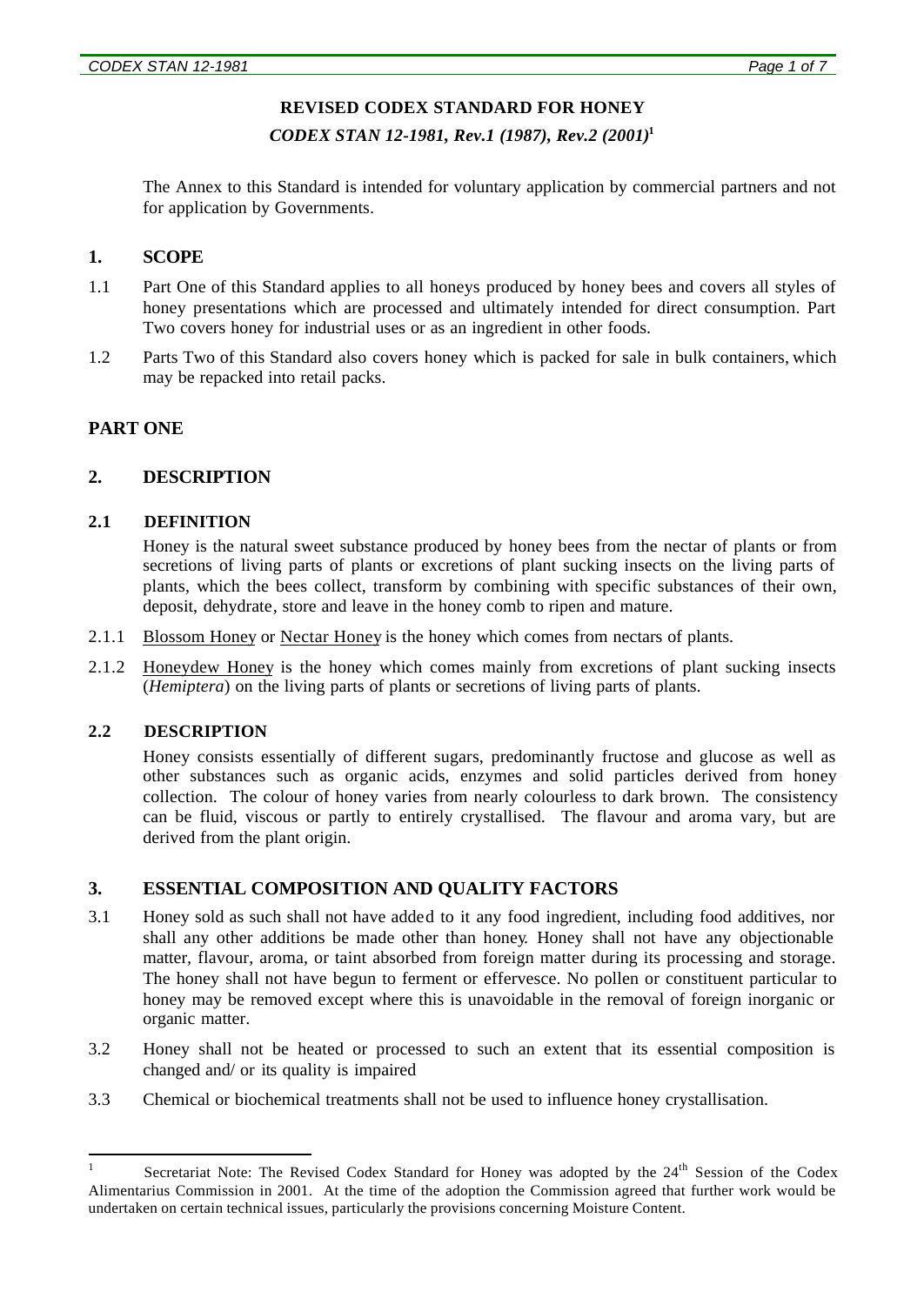|       | <b>MOISTURE CONTENT</b>                                                                                                                                                                                                                                  |                                                    |
|-------|----------------------------------------------------------------------------------------------------------------------------------------------------------------------------------------------------------------------------------------------------------|----------------------------------------------------|
| 3.4   |                                                                                                                                                                                                                                                          |                                                    |
| (a)   | Honeys not listed below<br>- not more than 20%                                                                                                                                                                                                           |                                                    |
| (b)   | Heather honey (Calluna)<br>- not more than 23%                                                                                                                                                                                                           |                                                    |
| 3.5   | <b>SUGARS CONTENT</b>                                                                                                                                                                                                                                    |                                                    |
| 3.5.1 | FRUCTOSE AND GLUCOSE CONTENT (SUM OF BOTH)                                                                                                                                                                                                               |                                                    |
| (a)   | Honey not listed below                                                                                                                                                                                                                                   | - not less than 60 $g/100g$                        |
| (b)   | Honeydew honey,<br>blends of honeydew honey with blossom honey                                                                                                                                                                                           | - not less than $45 \frac{\text{g}}{100 \text{g}}$ |
| 3.5.2 | <b>SUCROSE CONTENT</b>                                                                                                                                                                                                                                   |                                                    |
| (a)   | Honey not listed below                                                                                                                                                                                                                                   | not more than $5 \frac{\text{g}}{100 \text{g}}$    |
| (b)   | Alfalfa (Medicago sativa), Citrus spp., False<br>Acacia (Robinia pseudoacacia), French<br>Honeysuckle (Hedysarum), Menzies Banksia<br>(Banksia menziesii), Red Gum (Eucalyptus<br>camaldulensis), Leatherwood (Eucryphia<br>lucida), Eucryphia milligani | not more than 10 $g/100g$                          |
| (c)   | Lavender (Lavandula spp), Borage (Borago<br><i>officinalis</i> )                                                                                                                                                                                         | - not more than $15 \frac{\text{g}}{100 \text{g}}$ |
| 3.6   | <b>WATER INSOLUBLE SOLIDS CONTENT</b>                                                                                                                                                                                                                    |                                                    |
| (a)   | Honeys other than pressed honey                                                                                                                                                                                                                          | - not more than $0.1$ g/ $100g$                    |
| (b)   | Pressed honey                                                                                                                                                                                                                                            | - not more than $0.5$ g/ $100$ g                   |
|       |                                                                                                                                                                                                                                                          |                                                    |

## **4. CONTAMINANTS**

## **4.1 HEAVY METALS<sup>2</sup>**

Honey shall be free from heavy metals in amounts which may represent a hazard to human health. The products covered by this Standard shall comply with those maximum levels for heavy metals established by the Codex Alimentarius Commission.

## **4.2 RESIDUES OF PESTICIDES AND VETERINARY DRUGS**

The products covered by this standard shall comply with those maximum residue limits for honey established by the Codex Alimentarius Commission.

## **5. HYGIENE**

- 5.1 It is recommended that the products covered by the provisions of this standard be prepared and handled in accordance with the appropriate sections of the Recommended International Code of Practice - General Principles of Food Hygiene recommended by the Codex Alimentarius Commission (CAC/RCP 1-1969, Rev 3-1997), and other relevant Codex texts such as Codes of Hygienic Practice and Codes of Practice.
- 5.2 The products should comply with any microbiological criteria established in accordance with the Principles for the Establishment and Application of Microbiological Criteria for Foods (CAC/GL 21-1997).

 $\frac{1}{2}$ These levels will be established in consultation between the Codex Committee on Sugars and the Codex Committee on Food Additives and Contaminants as soon as possible.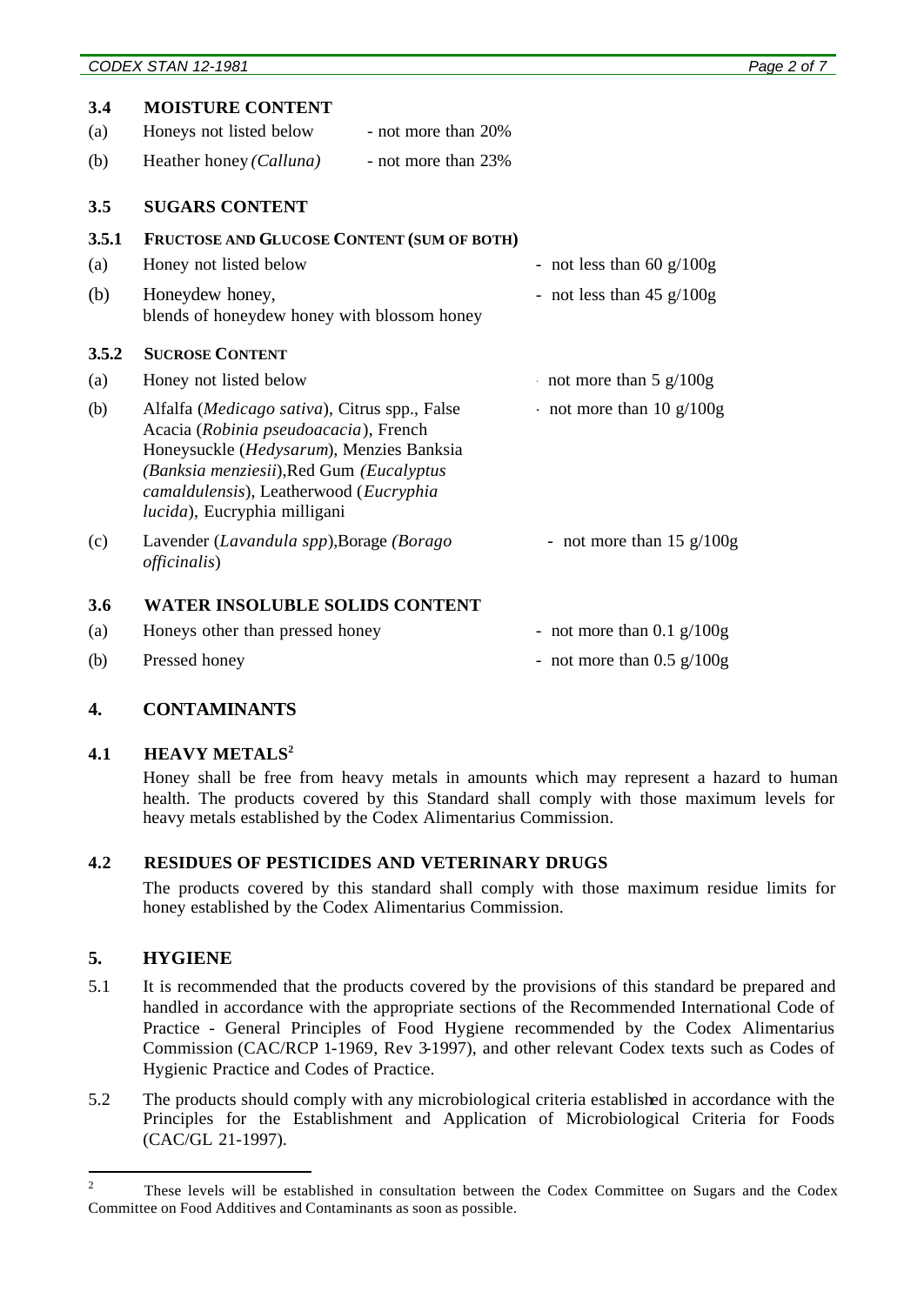*CODEX STAN 12-1981 Page 3 of 7*

#### **6. LABELLING**

In addition to the provisions of the General Standard for the Labelling of Pre-packaged Foods (CODEX STAN 1-1985, Rev 2-1999), the following specific provisions apply:

#### **6.1 THE NAME OF THE FOOD**

- 6.1.1 Products conforming to Part One of the Standard shall be designated 'honey'.
- 6.1.2 For products described in 2.1.1 the name of the food may be supplemented by the term "blossom" or "nectar".
- 6.1.3 For products described in 2.1.2 the word "honeydew" may be placed in close proximity to the name of the food.
- 6.1.4 For mixtures of the products described in 2.1.1 and 2.1.2 the name of the food may be supplemented with the words "a blend of honeydew honey with blossom honey".
- 6.1.5 Honey may be designated by the name of the geographical or topographical region if the honey was produced exclusively within the area referred to in the designation.
- 6.1.6 Honey may be designated according to floral or plant source if it comes wholly or mainly from that particular source and has the organoleptic, physicochemical and microscopic properties corresponding with that origin.
- 6.1.7 Where honey has been designated according to floral or plant source (6.1.6) then the common name or the botanical name of the floral source shall be in close proximity to the word "honey".
- 6.1.8 Where honey has been designated according to floral, plant source, or by the name of a geographical or topological region, then the name of the country where the honey has been produced shall be declared.
- 6.1.9 The subsidiary designations listed in 6.1.10 may not be used unless the honey conforms to the appropriate description contained therein. The styles in 6.1.11 (b) and (c) shall be declared.
- 6.1.10 Honey may be designated according to the method of removal from the comb**.**
- (a) Extracted Honey is honey obtained by centrifuging decapped broodless combs.
- (b) Pressed Honey is honey obtained by pressing broodless combs.
- (c) Drained Honey is honey obtained by draining decapped broodless combs.
- 6.1.11 Honey may be designated according to the following styles:
- (a) Honey which is honey in liquid or crystalline state or a mixture of the two;
- (b) Comb Honey which is honey stored by bees in the cells of freshly built broodless combs and which is sold in sealed whole combs or sections of such combs;
- (c) Cut comb in honey or chunk honey which is honey containing one or more pieces of comb honey.
- 6.1.12 Honey which has been filtered in such a way as to result in the significant removal of pollen shall be designated filtered honey.

#### **6.2 LABELLING OF NON-RETAIL CONTAINERS**

6.2.1 Information on labelling as specified in The General Standard for the Labelling of Pre-packaged Foods and in Section 6.1 shall be given either on the container or in accompanying documents, except that the name of the product, lot identification and the name and address of the producer, processor or packer shall appear on the container.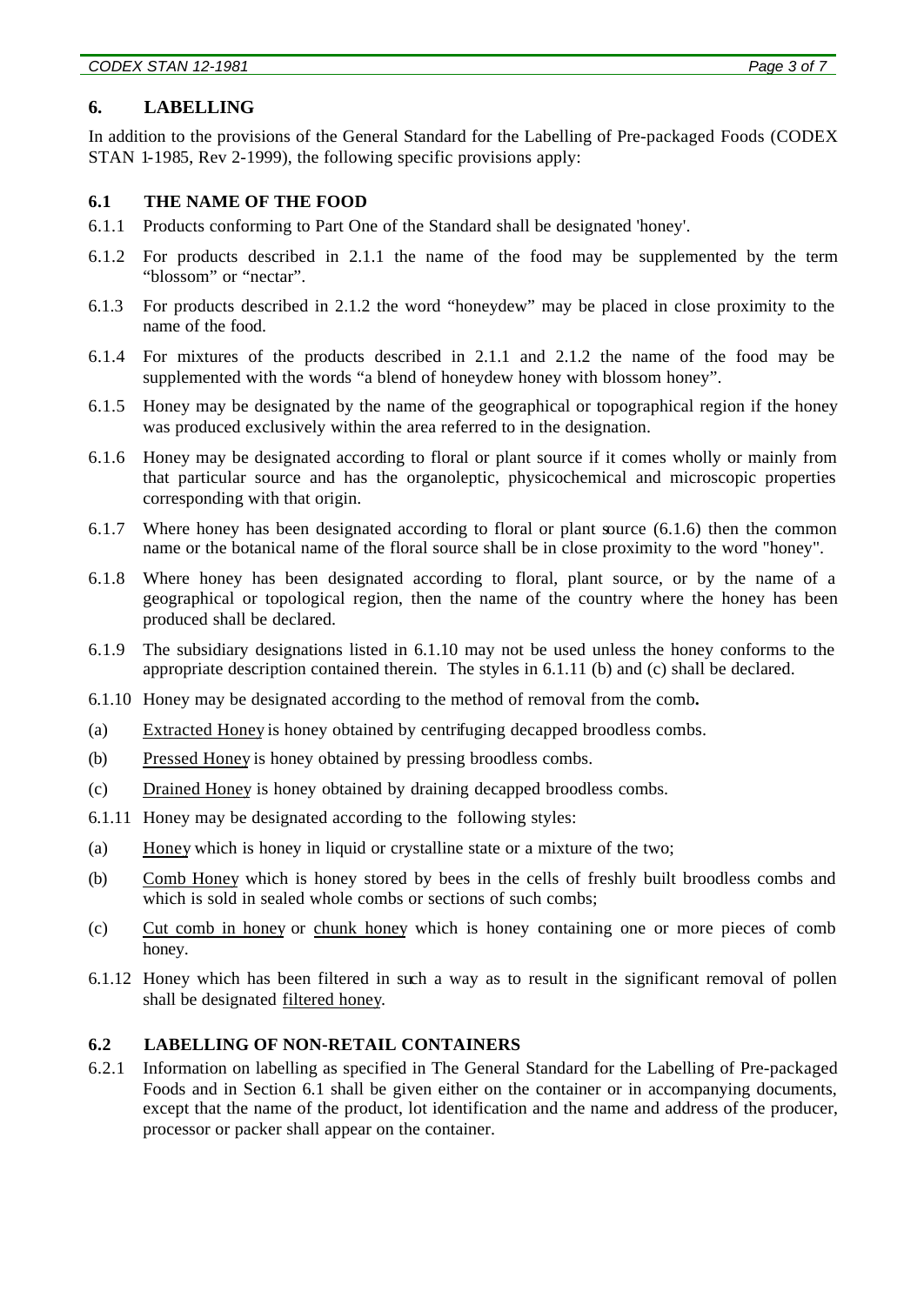## **7. METHODS OF SAMPLING AND ANALYSIS**

The methods of sampling and analysis to be employed for the determination of the compositional and quality factors are detailed below:

#### **7.1 SAMPLE PREPARATION**

Samples should be prepared in accordance with AOAC 920.180.

## **7.2 DETERMINATION OF MOISTURE CONTENT<sup>3</sup>**

AOAC 969.38B / J. Assoc. Public Analysts (1992) **28** (4) 183-187 / MAFF Validated method V21 for moisture in honey.

## **7.3 DETERMINATION OF SUGARS CONTENT<sup>4</sup>**

#### **7.3.1 FRUCTOSE AND GLUCOSE CONTENT (SUM OF BOTH)**

Determination of sugars by HPLC - Harmonised Methods of the European Honey Commission, Apidologie – Special Issue **28**, 1997, Chapter 1.7.2

#### **7.3.2 SUCROSE CONTENT**

Determination of sugars by HPLC - Harmonised Methods of the European Honey Commission, Apidologie – Special Issue **28**, 1997, Chapter 1.7.2

## **7.4 DETERMINATION OF WATER-INSOLUBLE SOLIDS CONTENT**

J. Assoc. Public Analysts (1992) **28** (4) 189-193/ MAFF Validated method V22 for water insoluble solids in honey

## **7.5 DETERMINATION OF ELECTRICAL CONDUCTIVITY<sup>5</sup>**

Determination of electrical conductivity - Harmonised Methods of the European Honey Commission, Apidologie – Special Issue **28**, 1997, Chapter 1.2

## **7.6 DETERMINATION OF SUGARS ADDED TO HONEY (AUTHENTICITY)** <sup>6</sup>

AOAC 977.20 for sugar profile *,*

AOAC 991.41 internal standard for SCIRA (stable carbon isotope ratio analysis).

l

<sup>&</sup>lt;sup>3</sup> These methods are identical

<sup>&</sup>lt;sup>4</sup> Subject to endorsement by CCMAS

<sup>&</sup>lt;sup>5</sup> Subject to endorsement by CCMAS

 $6$  CCS noted that a screening method for the detection of cane sugar adulteration of honey was available.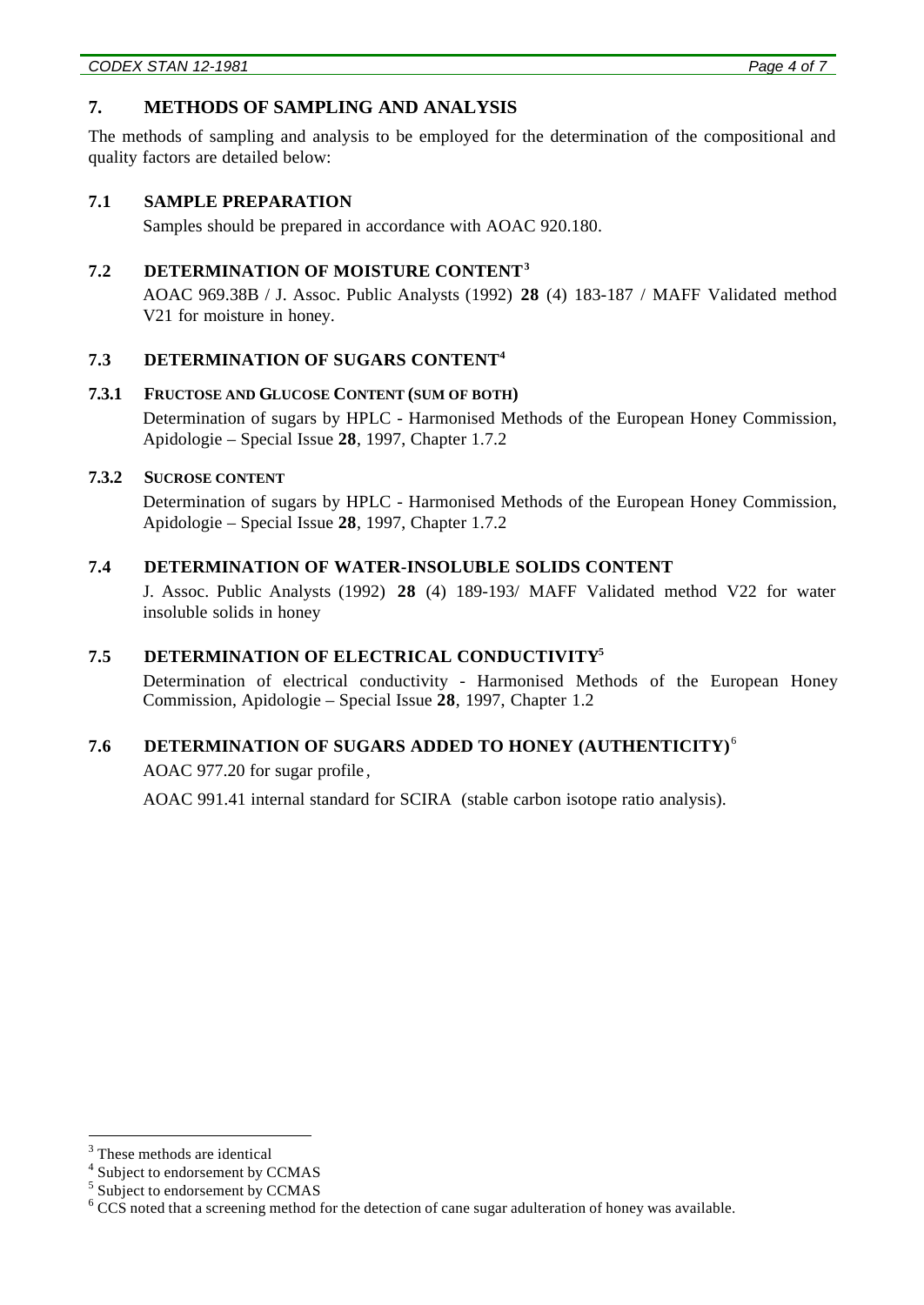## **ANNEX**

This text is intended for voluntary application by commercial partners and not for application by governments.

## **1. ADDITIONAL COMPOSITION AND QUALITY FACTORS**

Honey may have the following compositional and quality factors:

#### **1.1 FREE ACIDITY**

The free acidity of honey may be not more than 50 milliequivalents acid per 1000g.

#### **1.2 DIASTASE ACTIVITY**

The diastase activity of honey, determined after processing and/or blending, in general not less than 8 Schade units and in the case of honeys with a low natural enzyme content not less than 3 Schade Units.

#### **1.3 HYDROXYMETHYLFURFURAL CONTENT**

The hydroxymethylfurfural content of honey after processing and/or blending shall not be more than 40 mg/kg*.* However, in the case of honey of declared origin from countries or regions with tropical ambient temperatures, and blends of these honeys, the HMF content shall not be more than 80 mg/kg.

#### **1.4 ELECTRICAL CONDUCTIVITY**

- (a) honey not listed under (b) or (c), and blends of these not more than 0.8 mS/cm honeys
- (b) Honeydew and chestnut honey and blends of these except with those listed under (c) - not less than 0.8 mS/cm
- (c) Exceptions : Strawberry tree (*Arbutus unedo)*, Bell Heather (*Erica*), Eucalyptus, Lime (*Tilia spp*), Ling Heather (*Calluna vulgaris*) Manuka or Jelly bush (*Leptospermum*), Tea tree (*Melaleuca spp*).

## **2. METHODS OF SAMPLING AND ANALYSIS**

The methods of sampling and analysis to be employed for the determination of the additional compositional and quality factors set out in Section 1 of this Annex are detailed below:

## **2.1 SAMPLE PREPARATION**

The method of sample preparation is described in section 7.1 of the Standard. In the determination of diastase activity (2.2.2) and hydroxymethylfurfural content (2.2.3), samples are prepared without heating.

#### **2.2 METHODS OF ANALYSIS**

#### **2.2.1 DETERMINATION OF ACIDITY**

J. Assoc. Public Analysts (1992) **28** (4) 171-175 / MAFF validated method V19 for acidity in honey

**2.2.2 DETERMINATION OF DIASTASE ACTIVITY**

2.2.6.1 AOAC 958.09

or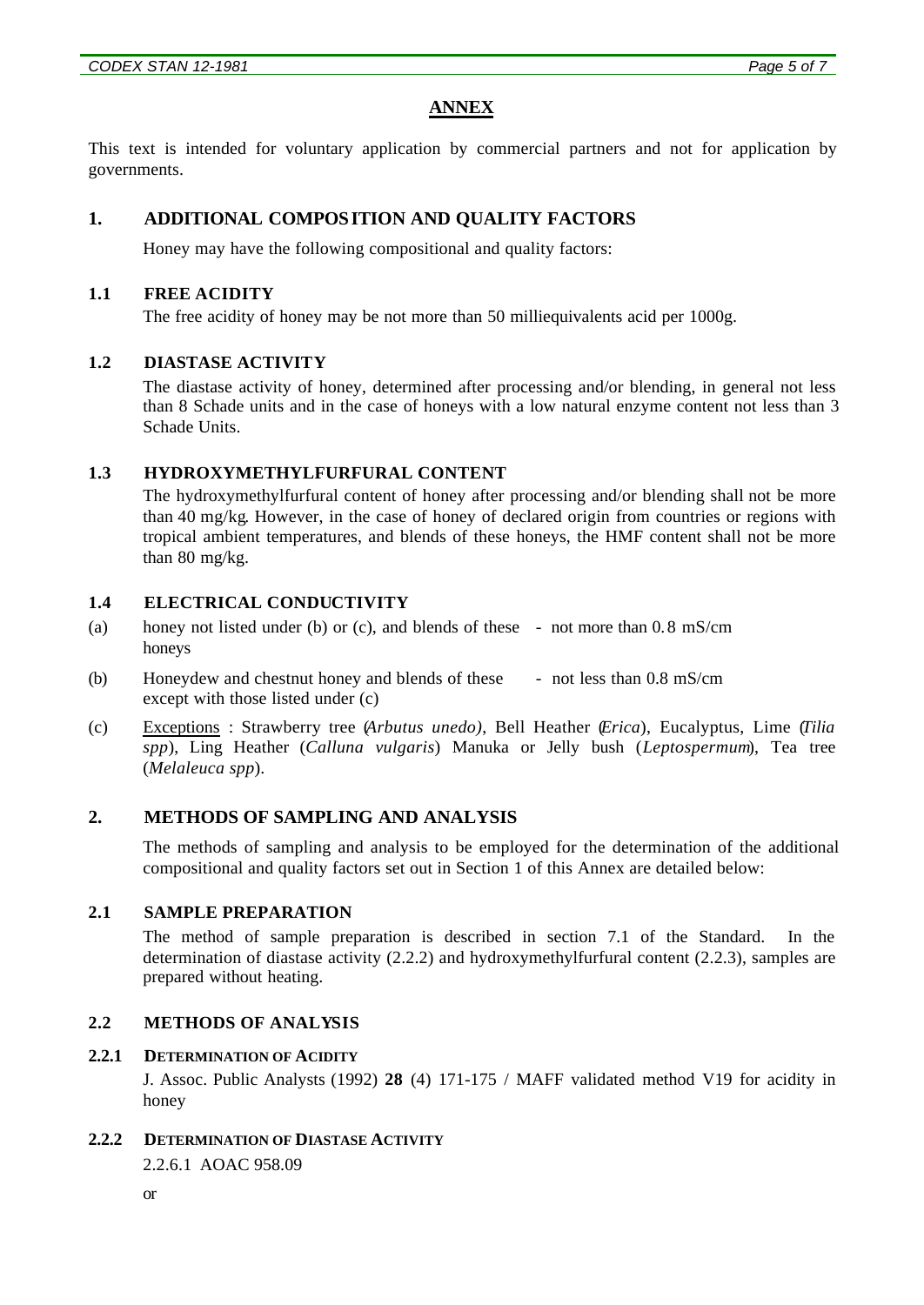Determination of diastase activity with Phadebas - Harmonised Methods of the European Honey Commission, Apidologie – Special Issue **28**, 1997, Chapter 1.6.2

## **2.2.3 DETERMINATION OF HYDROXYMETHYLFURFURAL (HMF) CONTENT**

AOAC 980.23

or

Determination of hydroxymethylfurfural by HPLC - Harmonised Methods of the European Honey Commission, Apidologie – Special Issue **28**, 1997, Chapter 1.5.1

## **2.3. LITERATURE REFERENCES**

Bogdanov S, Honigdiastase, Gegenüberstellung verschiedener Bestimmungsmethoden, *Mitt. Gebiete Lebensmitt. Hyg.* **75**, 214-220 (1984)

Bogdanov S and Lischer P, Interlaboratory trial of the European Honey Commission: Phadebas and Schade Diastase determination methods, Humidity by refractometry and Invertase activity: Report for the participants 1993.

Chataway HD (1932) *Canad J Res* 6, 540; (1933) *Canad J Res* 8, 435; (1935) *Canad Bee J* 43, (8) 215.

DIN-NORM 10750 (July 1990): Bestimmung der Diastase-Aktivität.

DIN. Norm, Entwurf: Bestimmung des Gehaltes an Hydroxymethylfurfural:

Photometrisches Verfahren nach Winkler (1990)

Determination of Diastase with Phadebas, *Swiss Food Manual*, Chapter 23A, Honey, Bern, 1995.

Figueiredo V, HMF Interlaboratory Trial, Report for the participants, Basel canton chemist laboratory, (1991)

Jeurings J and Kuppers F, High Performance Liquid Chromatography of Furfural and Hydroxymethylfurfural in Spirits and Honey. *J. AOAC*, 1215 (1980).

Determination of Hydroxymethylfurfural by HPLC, *Swiss Food Manual*, Kapitel Honig, Eidg. Druck und Materialzentrale 1995

International Honey Commission Collaborative Trial (in press).

Hadorn H (1961) *Mitt Gebiete Lebens u Hyg*, 52, 67.

Kiermeier F, Koberlein W (1954) *Z Unters Lebensmitt*, 98, 329.

Lane JH and Eynon L (1923) *J Soc Chem Ind* 42, 32T, 143T, 463T.

Schade J. E., Marsh G. L. and Eckert J. E.: Diastase activity and hydroxymethylfurfural in honey and their usefulness in detecting heat adulteration*. Food Research* 23, 446-463 (1958).

Siegenthaler U, Eine einfache und rasche Methode zur Bestimmung der α-Glucosidase (Saccharase) im *Honig. Mitt. Geb. Lebensmittelunters. Hyg*. 68, 251-258 (1977).

Turner JH, Rebers PA, Barrick PL and Cotton RH (1954) *Anal Chem*, 26, 898.

Walker HS (1917) *J Ind Eng Chem*, 2, 490.

Wedmore EB (1955), *Bee World*, 36, 197.

White JW Kushnir I and Subors MH (1964) *Food Technol*, 18, 555.

FW (1959) *JAOAC*, 42, 344.

White J, Spectrophotometric Method for Hydroxymethylfurfural in Honey. *J. AOAC*, 509 (1979).

Winkler O: Beitrag zum Nachweis und zur Bestimmung von Oxymethylfurfural in Honig und Kunsthonig. *Z*. *Lebensm. Forsch.* **102**, 160-167 (1955)

Harmonised methods of the European Honey Commission, Apidologie - special issue, **28**, 1997

NOTE: CCS asked CCMAS to consider retaining only those essential references.